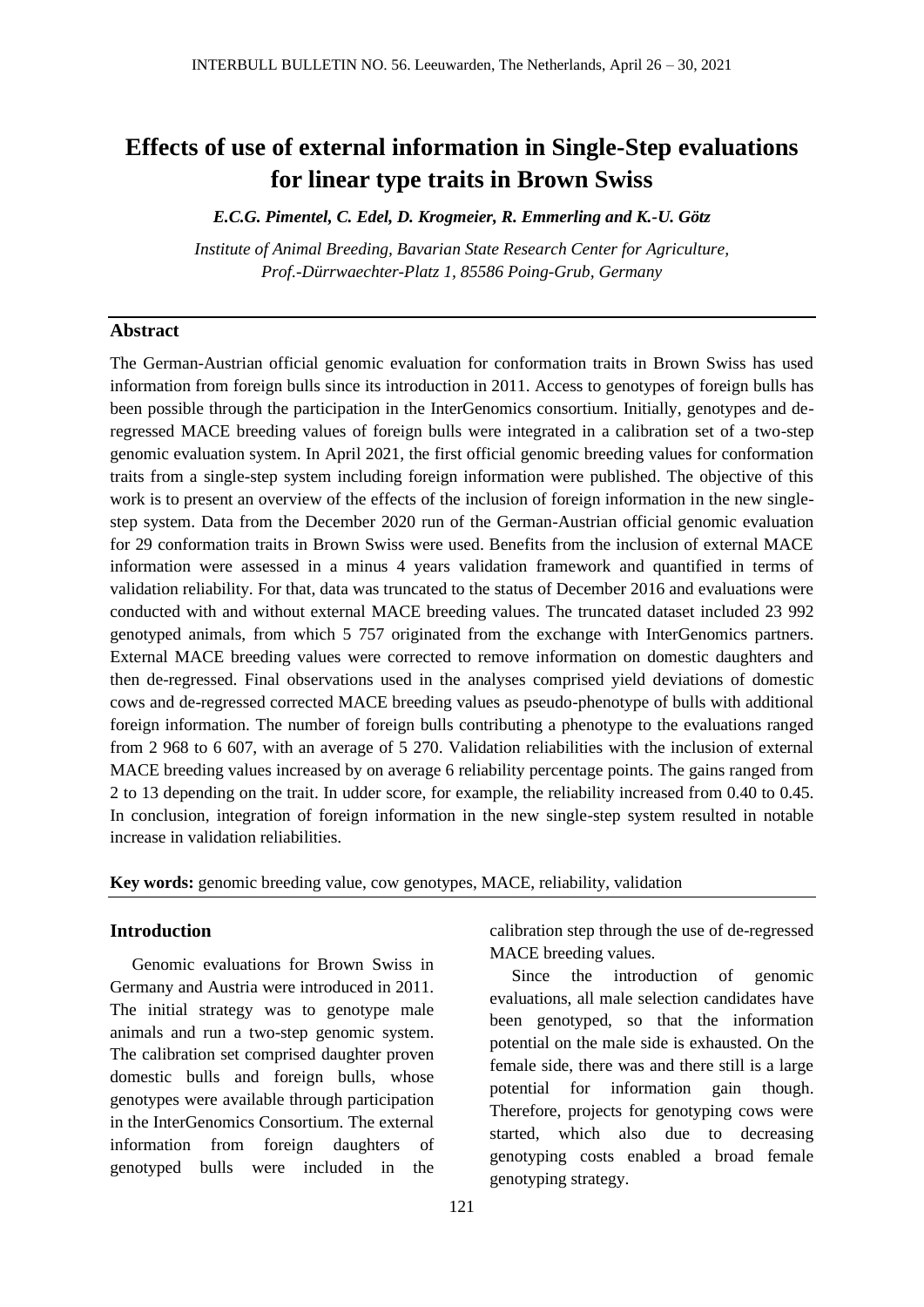As of December 2020, the German-Austrian Brown Swiss genotype pool comprised 68 236 genotypes in total, from which 6 055 were of calibration bulls (e.g. for udder score) and 38 972 were from females, of which 13 239 had a phenotype for linear type traits. This additional information from genotyped cows with phenotypes needed to be integrated in the evaluation system somehow. The method chosen was to include them in a single-step model, which should combine all information in the best possible way.

In April 2021 official genomic evaluations were switched from a two-step model with a bull calibration set to a single-step model including all genotypes of male and female animals. The external information from MACE was also included in the new single-step system. The objective of this study is to present an overview of the method used for integration of external MACE information and to illustrate the effects of including this external information in terms of validation reliabilities.

## **Materials and Methods**

To perform a minus 4 years validation study, data from the official German-Austrian Brown Swiss genomic evaluation were truncated to the status of December 2016. At that time there were 23 992 genotypes in total, from which 5 272 were daughter proven bulls (e.g. in the calibration set for udder score) and 4 717 were from females, of which 962 had a phenotype for linear type traits. Furthermore, 5 757 genotypes originated from the genotype exchange within InterGenomics and 1 747 originated from earlier bilateral exchanges with the USA, Italy and Switzerland. Single-Step evaluations for 29 linear type traits were performed including or not the external information from MACE. The number of bulls with MACE EBVs ranged from 2 968 to 6 607 depending on the trait. Some of these bulls are domestic bulls that also have daughters abroad, and some are foreign bulls that also have

daughters in the domestic system. Any MACE external information from a bull was integrated, irrespective of whether the bull was genotyped or not. Validation reliabilities were estimated as the squared correlations between single-step EBVs from December 2016 and de-regressed proofs from December 2020 of the validation bulls, i.e., bulls that had no daughter information in December 2016 and at least 20 EDCs in December 2020. All Single-Step evaluations were performed using the software package MiX99 Release XI/2019 version 19.1129 (MiX99 Development Team, 2019) for solving the mixed model equations.

#### *Adjustment to avoid double counting*

Because MACE breeding values also include information from domestic daughters, an adjustment must be made to avoid double counting of this domestic information. Such adjustment was conducted following the formulas described in Guarini et al. (2019):

$$
EBV^* = \frac{[(DE_M + k) \times EBV_M] - [(DE_D + k) \times EBV_D]}{(DE_M - DE_D) + k},
$$
  

$$
Rel_{EBV^*} = \frac{DE_M - DE_D}{(DE_M - DE_D) + k},
$$

where  $EBV_M$  and  $EBV_D$  are the MACE EBV obtained from Interbull and the domestic EBV from a conventional run (i.e., without genomic information);  $DE_M$  and  $DE_D$  are daughter equivalents calculated from the reliabilities of the EBV<sub>M</sub> and EBV<sub>D</sub>; and *k* is a variance ratio computed as  $(4-2h^2)/h^2$ .

#### *Integration of external observations*

Final observations included in the analyses were yield deviations of domestic cows and de-regressed adjusted MACE EBVs of MACE bulls ( $EBV^*/Rel_{EBV^*}$ ), which were weighted by the corresponding effective number of own performances (EOP, Edel et al., 2009).

Some of the 29 linear type traits are evaluated in univariate models and some in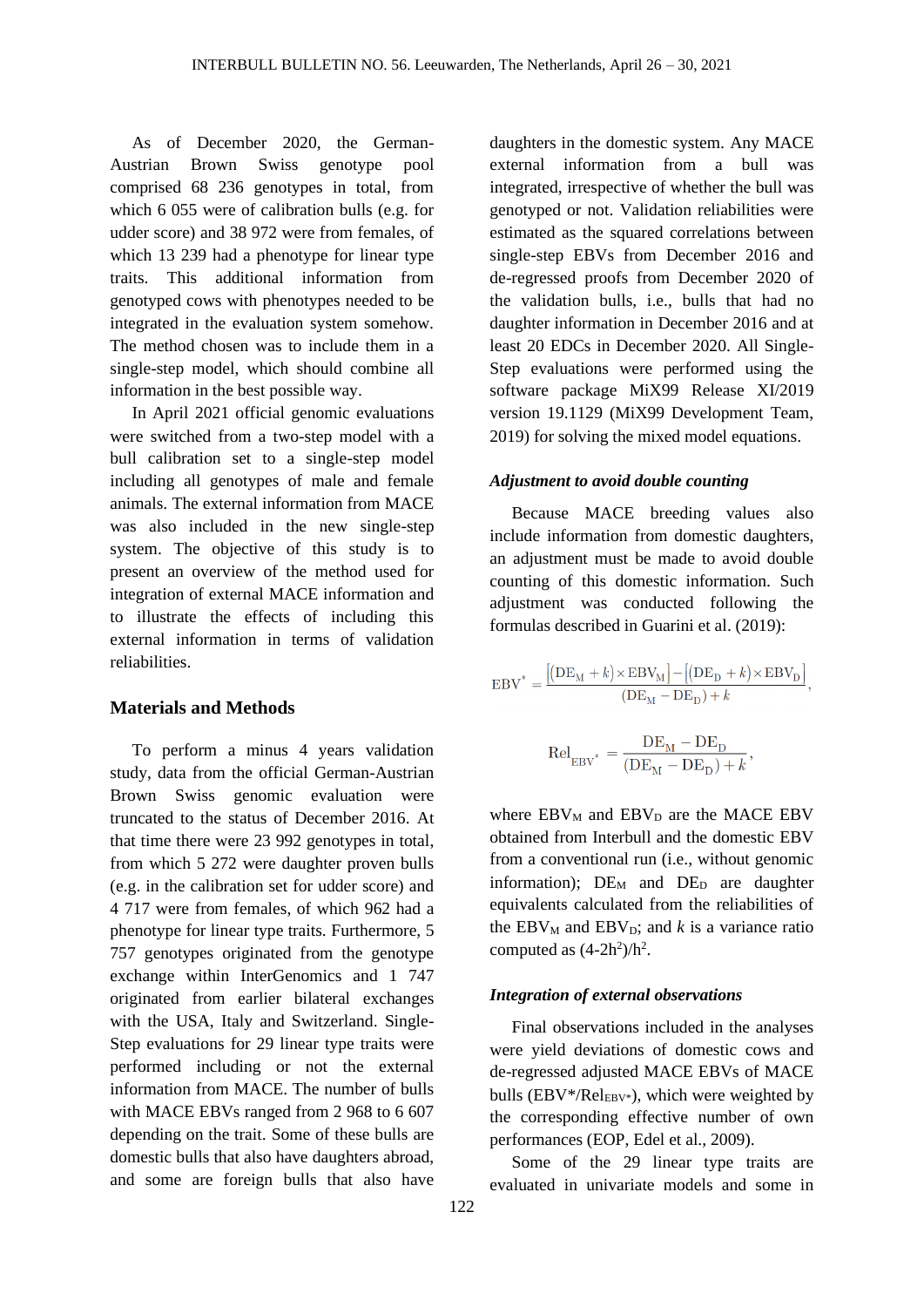multivariate models. Most multivariate models include the target trait, so the pseudophenotypes of MACE bulls were integrated as observations for the target trait. The only exception to that is the overall conformation score (OCS), in which the multi-trait model includes the traits overall rump, udder score, feet & legs and frame. The final breeding value for OCS is then computed as an index combining the multi-trait breeding values for the four traits. Integration of external observations for OCS were the pseudophenotypes of MACE bulls for the four component traits. This is somewhat different than what had been done with the previous two-step model, in which the de-regressed EBVs of MACE bulls for OCS were included in the calibration step. When integrating external MACE information in the model, uniformization of trait definition across countries plays an important role. Therefore, the inclusion of pseudo-phenotypes for the four component traits in the new system allows for a better integration and the resulting singlestep EBVs are based on the domestic definition of OCS.

#### **Results & Discussion**

Integration of external information from MACE resulted in a considerable amount of additional information in the system. For instance, the number of MACE bulls contributing a pseudo-phenotype for udder score was 5 686, from which 5 163 were genotyped. The number of exclusively foreign genotyped bulls  $(DE<sub>D</sub>=0)$  was 2 879, from which 2 454 had  $DE_M > 20$ . This number is almost a half of the total number of genotyped bulls with more than 20 daughters available at that time.



**Figure 1.** Original MACE EBVs against reestimated EBVs from a conventional model with integrated external MACE information adjusted to avoid double counting (trait is udder score).

To check how well the adjustment for double counting worked, we performed evaluations with conventional models including external information and compared the EBVs of MACE bulls from these models with the original MACE EBVs. Results from these comparisons are illustrated in Figure 1 using udder score as an example. The EBVs re-estimated with the conventional model with MACE integration were pretty much the same as the original MACE EBVs. Similar results were obtained for the other traits, showing that the method used to avoid double counting worked well.

Distributions of validation reliabilities for the 29 traits with and without integration of external MACE information are presented in Figure 2 in form of boxplots. On average, the inclusion of external MACE information resulted in an increase of 6 reliability percentage points. The gains ranged from 2 to 13 depending on the trait. Differences among traits can be explained by the different amounts of external information available for each trait, different heritabilities and different base levels of validation reliability.